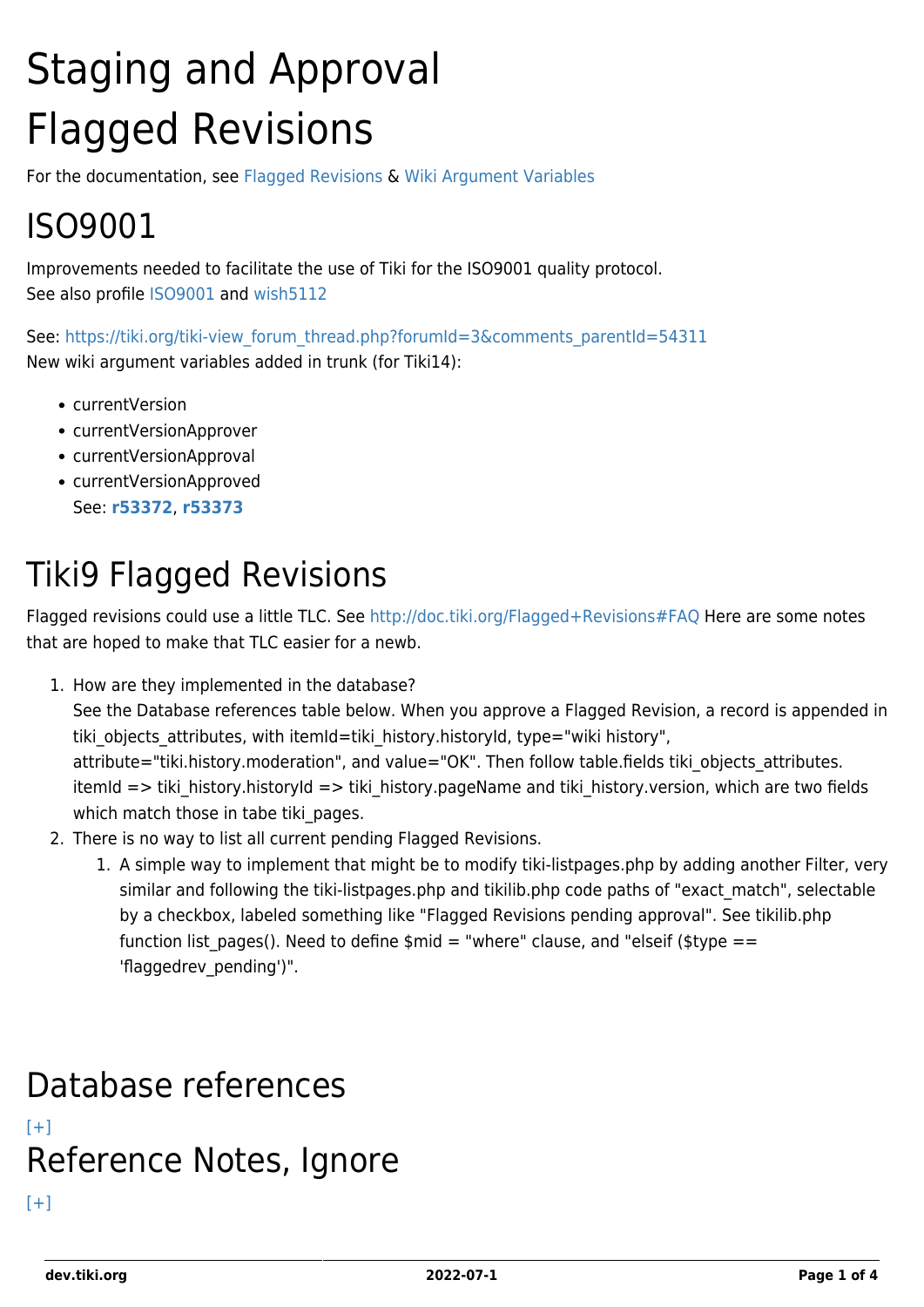## Bugs/Tracker

## Open

| <b>Rating</b>                                                                                          | <b>Subject</b>                                                                | <b>Submitted</b><br>by               | <b>Importance</b> | <b>Easy</b><br>to<br>solve? |    | <b>Priority Category</b>     | <b>Volunteered</b><br>to solve | <b>Created</b> | <b>LastModif</b>      | <b>Comments</b>                    |
|--------------------------------------------------------------------------------------------------------|-------------------------------------------------------------------------------|--------------------------------------|-------------------|-----------------------------|----|------------------------------|--------------------------------|----------------|-----------------------|------------------------------------|
| ***<br>计女女<br>**1<br>1★★<br>***<br>1★★<br>***<br>1★★<br>***<br>1★★<br>(0)                              | Multiple<br>issues with<br><b>Staging and</b><br>Approval in<br>Tiki 6        | Rick Sapir /<br>Tiki for<br>Smarties | 9 high            |                             | 45 | • Regression                 |                                |                | 2010-11-25 2010-12-21 | 0                                  |
| ***<br>计女女<br>***<br>1★★<br>***<br>1★★<br>***<br>1★★<br>***<br>计女女<br>$(1)$<br>$\pmb{\Theta}$          | (ISO 9001)<br>Versions<br>Validated<br>and then<br>Approved                   | cr0vax                               | 4                 | $\mathbf{1}$<br>difficult   | 4  | • Feature<br>request         |                                |                | 2015-04-01 2015-04-01 | 0                                  |
| ***<br>计女女<br>***<br>1★★<br>***<br>计女女<br>***<br>1★★<br>***<br>1★★<br>$(0)$ $\odot$                    | IP of<br>approver<br>shown<br>instead of<br>creators<br>name on<br>wiki pages | Rontu                                | $\overline{7}$    |                             | 35 | • Usability<br>• Consistency |                                |                | 2008-10-22 2009-02-01 | $\mathbf 1$<br>fjcolo-14<br>Feb 09 |
| ● ★★1<br>计女女<br>★★1<br><b>1**</b><br>***<br>1★★<br>***<br>计女女<br>***<br>计女女<br>$(0)$<br>$\pmb{\Theta}$ | Plugin<br>validation<br>cannot be<br>turned off,<br><b>TW5.1</b>              | Gergely                              | 7                 |                             | 35 | • Usability                  |                                |                | 2010-09-28 2010-09-28 | 0                                  |
| ***<br>计女女<br>***<br>计女女<br>**1<br>计女女<br>★★1<br>计女女<br>**1<br>计女女<br>$(0)$ $\odot$                    | Default<br>Object<br>Category                                                 | epaik                                | $\overline{7}$    |                             | 35 | $\cdot$ Error<br>• Usability |                                |                | 2011-01-21 2011-03-16 | 3<br>evliempt-18<br>Dec 14         |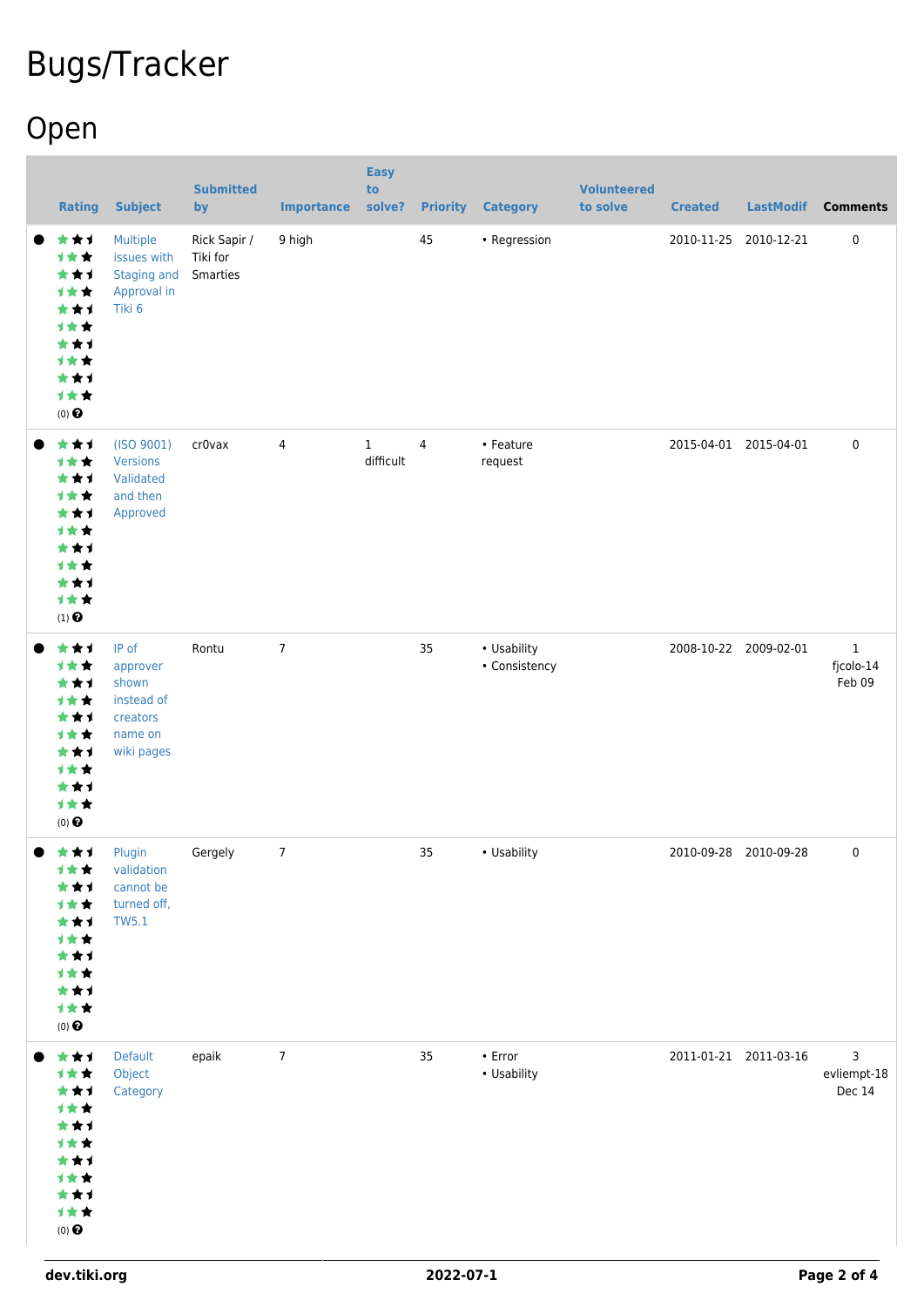|           | <b>Rating</b>                                                                                        | <b>Subject</b>                                                                                                                                         | <b>Submitted</b><br>by   | <b>Importance</b> | <b>Easy</b><br>to<br>solve? |    | <b>Priority Category</b>                                                                                                                                                      | <b>Volunteered</b><br>to solve | <b>Created</b>        | <b>LastModif</b>      | <b>Comments</b>                    |
|-----------|------------------------------------------------------------------------------------------------------|--------------------------------------------------------------------------------------------------------------------------------------------------------|--------------------------|-------------------|-----------------------------|----|-------------------------------------------------------------------------------------------------------------------------------------------------------------------------------|--------------------------------|-----------------------|-----------------------|------------------------------------|
| $\bullet$ | 大女子<br>计女女<br>***<br>计女女<br>***<br>计女女<br>***<br>计女女<br>***<br>计女女<br>$(0)$ $\odot$                  | Email<br>notification<br>(object<br>entered/left<br>category) is<br>not working<br>when i use<br>the<br>transition<br>with the<br>transition<br>module | gcosilveira              | $\overline{7}$    |                             | 35 | • Feature<br>request<br>• Consistency                                                                                                                                         |                                | 2011-05-04            | 2016-05-27            | $\pmb{0}$                          |
|           | ***<br>计女女<br>***<br>计女女<br>***<br>计女女<br>***<br>计女女<br>***<br>十大大<br>$(0)$ $\odot$                  | Approval<br>problem                                                                                                                                    | Staging and ChadDa3mon 6 |                   |                             | 30 | $\cdot$ Error<br>• Usability                                                                                                                                                  |                                |                       | 2009-04-15 2010-12-21 | $\pmb{0}$                          |
|           | ***<br>计女女<br>***<br>计女女<br>***<br>计女女<br>***<br>计女女<br>***<br>计女女<br>$(0)$ $\odot$                  | Prompt for<br>category<br>when using<br>Staging &<br>Approval<br>feature                                                                               |                          | 5                 |                             | 25 | • Feature<br>request                                                                                                                                                          |                                | 2008-06-26 2009-02-01 |                       | $\mathbf 1$<br>elukac-01<br>Jul 08 |
|           | ★★↑<br>★<br>***<br>计女女<br>***<br>计女女<br>***<br>计女女<br>***<br>计女女<br>$(0)$ $\odot$                    | Page<br>description<br>of wiki<br>page<br>disappears<br>either after<br>approval or<br>when<br>editing an<br>approved<br>page                          | Rontu                    | 5                 |                             | 25 | • Usability<br>• Consistency                                                                                                                                                  |                                | 2008-10-06 2009-02-01 |                       | 0                                  |
|           | ***<br>计女女<br>***<br>计女女<br>★★1<br><b>1**</b><br>***<br>计女女<br>***<br>计女女<br>$(0)$<br>$\pmb{\Theta}$ | <b>Structures</b><br>do not work<br>with<br><b>Staging</b>                                                                                             | thebookdoc               | 5                 |                             | 25 | • Usability<br>• Support<br>request<br>$\bullet$<br>Documentation<br>(or Advocacy)<br>• Consistency<br>• Conflict of<br>two features<br>(each works<br>well<br>independently) |                                |                       | 2009-03-18 2010-12-24 | $\pmb{0}$                          |